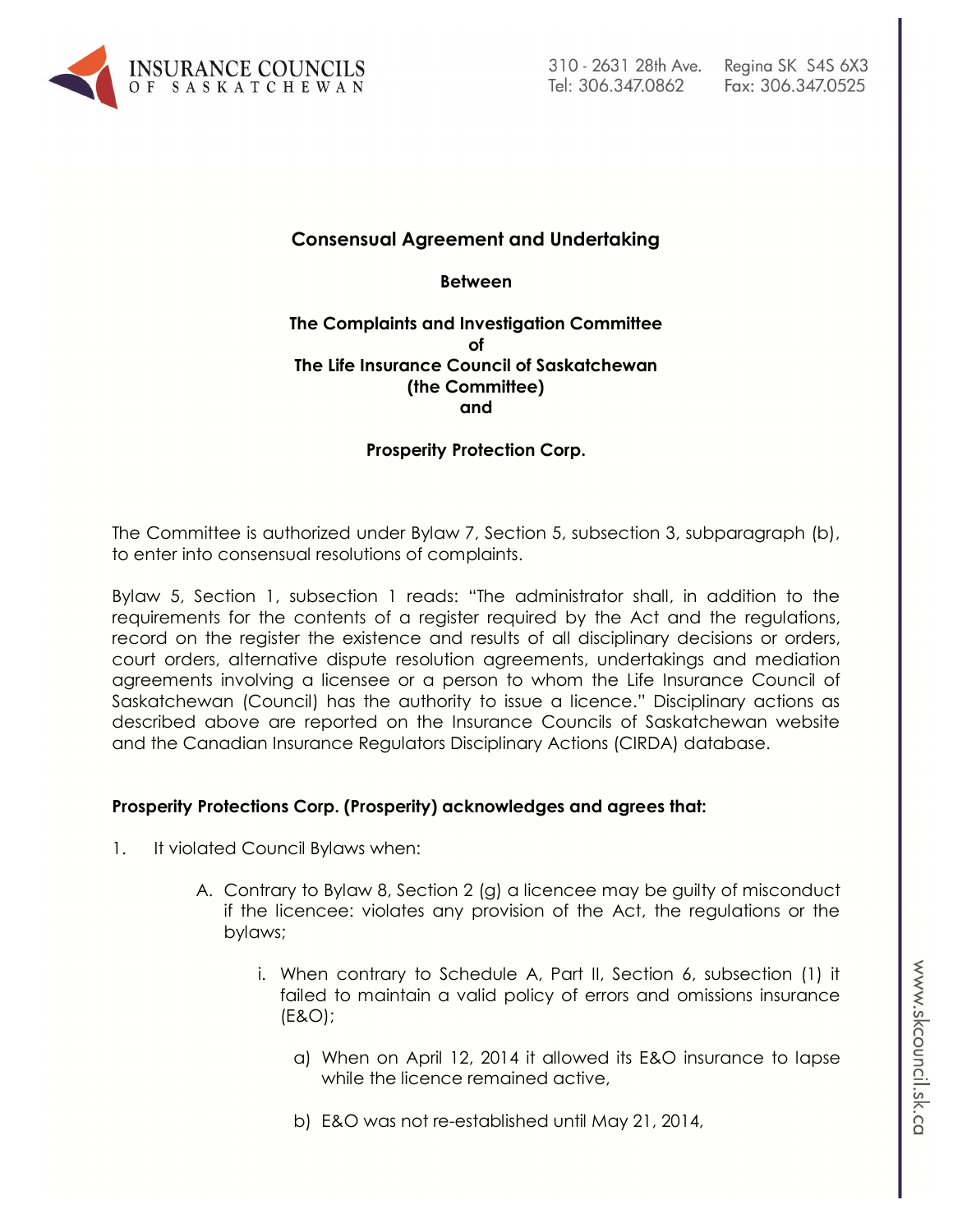- c) Prosperity was without E&O coverage for 39 days; and
- ii. When contrary to Bylaw 2, Section 1, subsection (4)(d) it failed to immediately notify Council of cancellation or non-renewal of its E&O.
- 2. Its rights to appear before a Discipline Committee of Council have been explained to it and it fully understands it's rights and/or obligations under Council Bylaw 10;
- 3. It waives its rights to appear before a Discipline Committee and undertakes not to exercise any appeal rights it may have under Council Bylaw 10, Section 3 or *The Saskatchewan Insurance Act,* (the Act) as it relates to matters set out in this Consensual Agreement and Undertaking (Agreement).
- 4. This Agreement does not preclude Council from pursuing any other investigation against Prosperity for activities not identified in this Agreement that may be in violation of Council Bylaws or the Act.
- 5. It has been advised by the Committee that it is in its interests to obtain independent legal advice before entering into this Agreement.
	- a. Prosperity has obtained such independent legal advice and is satisfied with the same, prior to executing this Agreement, or
	- b. Prosperity has willingly chosen not to obtain such advice prior to executing this Agreement.
- 6. Prosperity hereby affirms that it has read and understood the terms of this Agreement, and is signing it voluntarily and of its own free will.

## **Prosperity, having waived its rights, undertakes to:**

- 1. Pay a fine in the amount of \$527.00; and
- 2. Reimburse Council's investigation costs in the amount of \$330.00.
- 3. Prosperity will pay all fines and investigative costs within 30 days of receipt of this Agreement.
- 4. Prosperity will ensure E&O insurance is in place while Prosperity continues to hold an insurance licence.